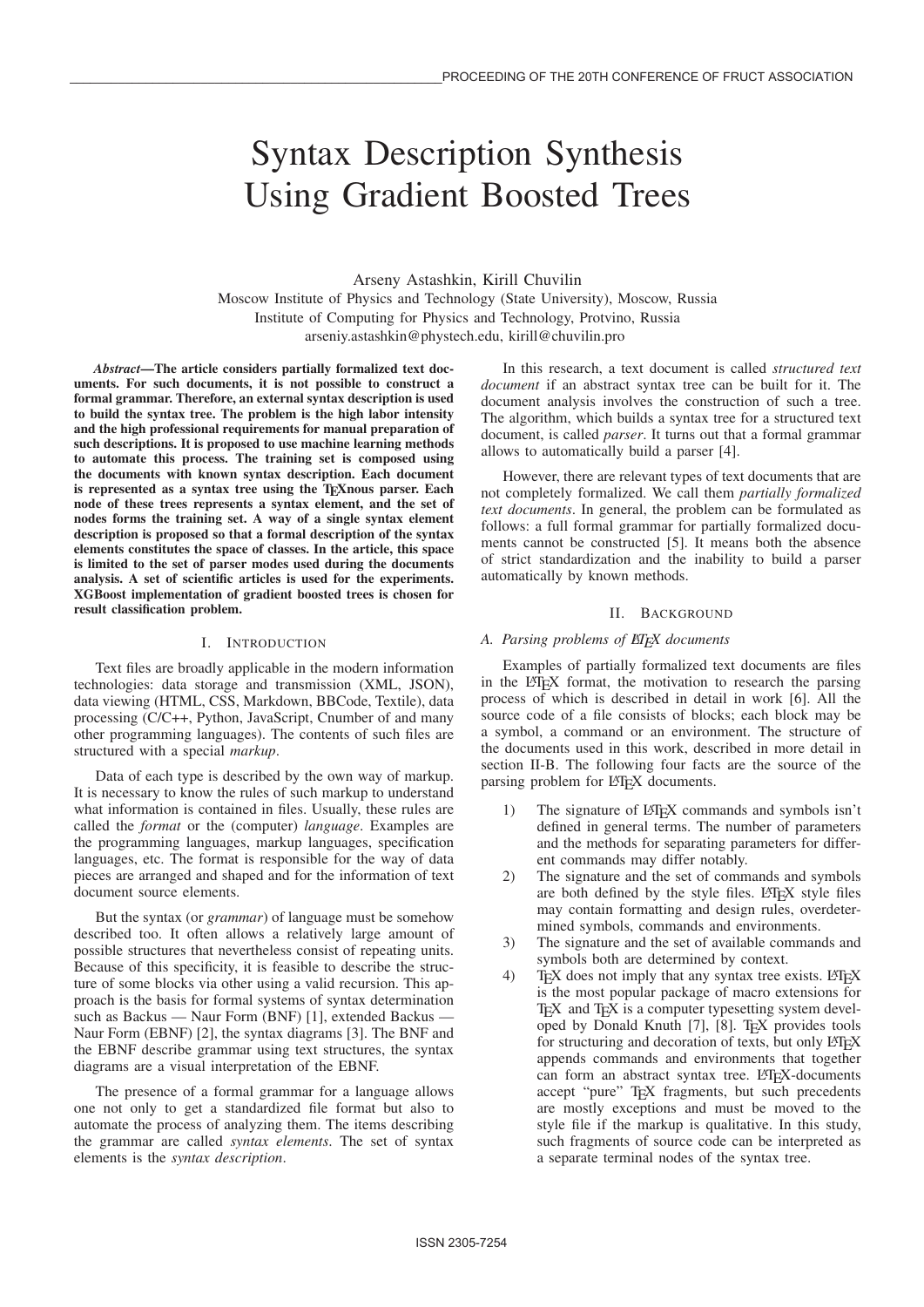The most common way of LATEX documents processing is the using of compilers: latex, pdflatex, tex4ht, etc. This approach means the sequential analysis of the source code according to the rules of the compiler. But this loses information about the overall structure of a document, since the T<sub>E</sub>X compiler does not imply that the syntax tree exists. The construction of syntax trees for LATEX documents is necessary to solve a number of problems. This is the most fully illustrated in the research [9].

The research related to the parsing of LATEX documents was already done and there are several implementations: on Python — plasT<sub>E</sub>X [10], on Perl — LAT<sub>E</sub>X::Parser [11], on Java — SnuggleTEX [12], on JavaScript — TEXnous [13]. LATEX::Parser and SnuggleTEX deal only with the defined sets of macros so they can process only special documents. This is not acceptable for the problems stated in [6] since different publishers have different styles and significantly different macro sets. Due to the peculiar properties of the format analysis, there is a need to external resources. plasTEX and TEXnous deal with it. Taking into account the abilities of the result syntax tree postprocessing, we select T<sub>E</sub>Xnous parser which produces lexeme type (the logical sense) for each tree node. This feature makes possible the intelligent mining for the task of automatic correction [9].

TEXnous data structures and algorithms are fully covered by [6]. In this section, we give the observation of the parts carefully dealing with syntax elements: the structure of a document and the way of an item description. Such kind data along with a document source are used by the parser to build the syntax tree. Each node of the tree corresponds to one of the syntax elements.

# *B. Structure of a LATEX document*

This section describes how the documents in the LATEX format are perceived in this work. It is well-established heuristics allowing to formalize the syntax tree notion for such documents. It must be said automating that comments are allowed in the LAT<sub>E</sub>X source code as string parts starting with not escaped %. It is assumed that they are removed during the preprocessing.

LATEX symbol is a set of consecutive characters. A symbol could be a terminal or contain parameters. Typical representatives of terminal symbols are numbers and letters. Dash symbol  $\vert$ ''--- $\vert$  is also a terminal. An example of a symbol with a parameter is an equation in  $|$  \$\$#1\$\$ notation. Here #1 is the parameter meaning the equation body in this case.

The space symbol should be noted separately. It is equivalent to any number of contiguous space or tab characters and, perhaps, a newline character. If the set of consecutive whitespace characters have more than one newline characters, this set is equivalent to a set of two line breaks and is perceived as a symbol of the paragraph separator. It is the well-known specificity of a LAT<sub>E</sub>X publishing system.

A LATEX command is a character sequence of the form \command\_name pattern. Required command\_name part must be a sequence of letters, which can end with an asterisk. Optional pattern part has the same format as

LATEX symbol and can also contain parameters. An example of a command that is used to highlight text in bold:  $\text{text}$  + 1.

LATEX environment is a sequence of characters of the form: \begin{environment\_name}begin\_command\_pattern environment\_body

\end{environment\_name}end\_command\_pattern.

environment name has the same format as command\_name. It is generally accepted for the documents in the LAT<sub>EX</sub> format that all the input content is placed inside the document environment.

Regardless of its nature (symbol, command or environment), each block has a purpose (logical sense), which is called the *lexeme type*.

Taking the logical sense of elements into account is important not only in the subsequent intellectual analysis of files but also is used for parsing.

The context is also determined by the parser state. This is similar to the behavior of the TEX compiler depending on active modes. Supported modes are shown in Table I.

TABLE I. L<sup>A</sup>T<sub>F</sub>X MODES

| Mode         | <b>Comment</b>                 |
|--------------|--------------------------------|
| <b>LTST</b>  | in a list of items             |
| MATH         | in a mathematical expression   |
| PICTURE      | in the description of an image |
| <b>TABLE</b> | in a tabular                   |
| <b>TEXT</b>  | plain text (default)           |
| VERTICAL     | between paragraphs             |

Modes can be changed anywhere in the document individually or in groups. Besides, a group of local mode determination can be started. The modes will be restored to the values before the group after the group is ended.

## *C. Description of syntax elements*

This section covers the data structures of the syntax description and contains examples of syntax element representations with JSON format.

**Operation** is an operation on the LAT<sub>E</sub>X state.

- directive is the action directive: BEGIN or END.
- operand is LATEX mode or GROUP (group of local mode definitions).

An operation describes the process of modes change. BEGIN means the activation of a mode, END means deactivation.

Parameter is a symbol or a command parameter description.

- lexeme is the lexeme type (logical sense), optional.
- modes are the modes where the parameter is defined.
- operations are the operations performed before the parameter.

# Symbol is a LATEX symbol description.

• lexeme is the lexeme type (logical sense).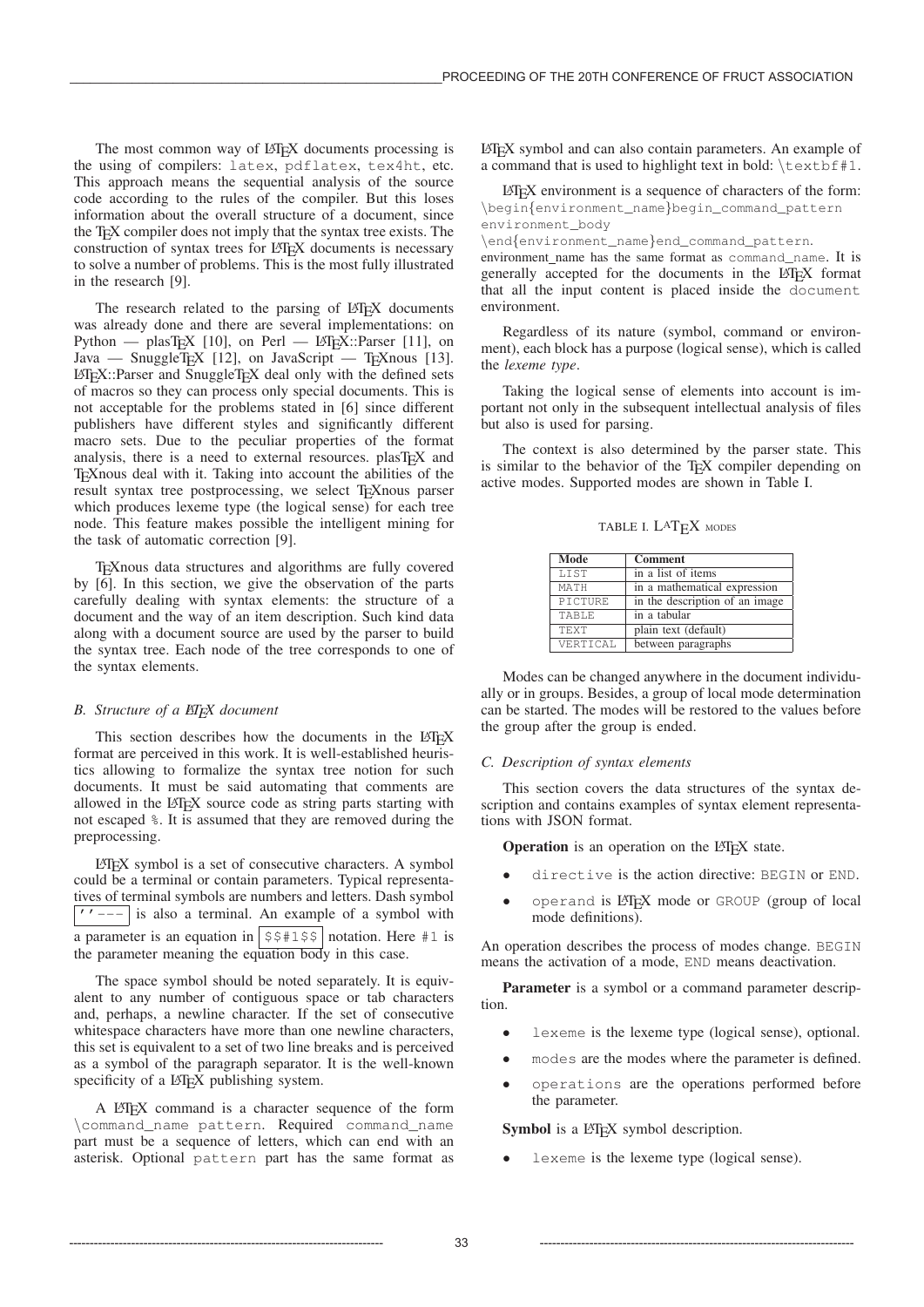- modes are the modes where the symbol is defined.
- operations are the operations performed after the symbol.
- parameters are the parameter descriptions.
- pattern is the LAT<sub>EX</sub> pattern.

*Pattern* describes the symbol signature, where parameter\_index defines the parameter position, and other characters correspond to the document source. A JSON example of the inline equation symbol description:

```
{
    "pattern": "$#1$",
    "lexeme": "INLINE_EQUATION",
    "modes": ["TEXT"],
    "parameters": [{
        "operations": [{
            "directive": "BEGIN",
            "operand": "MATH"
            }]
    }],
    "operations": [{
        "directive": "END",
        "operand": "MATH"
    }]
}.
```
Command is a LAT<sub>EX</sub> command description.

- lexeme is the lexeme type (logical sense).
- modes are the modes where the command is defined.
- operations are the operations performed after the command.
- parameters are the parameter descriptions.
- pattern is the LATEX pattern.
- name is the name of the command.

It differs from the symbol description only by the added name property. A JSON example of the two author information commands with the same name but different parameters:

```
{
    "name": "author",
    "pattern": "[#1]#2",
    "lexeme": "TAG",
    "modes": ["TEXT"],
    "parameters": [ { } \} , { }},
{
    "name": "author",
    "pattern": "\#1",
    "lexeme": "TAG",
    "modes": ["TEXT"],
    "parameters": [{ }],
}.
```
Environment is a L<sub>HE</sub>X environment description.

• lexeme is the lexeme type (logical sense).

- modes are the modes where the environment is defined.
- name is the name of the environment.

A JSON example of the horizontal center alignment environment:

```
{
    "name": "center",
    "lexeme": "WRAPPER",
    "modes": ["TEXT"]
}.
```
This way of describing the style elements is easy to understand: it does not require programming skills or deep knowledge of the formal language theory. The knowledge of the valid syntax for symbols and commands and the understanding of element logical senses is enough. At the same time, this method is quite flexible since it allows to describe not only the syntax structures but also to define the meta information (LATEX modes, lexeme types) to manage the context, Besides, the set of the descriptions is not fixed and can be modified on the replacing or the adding of a style file.

#### *D. The problem*

The sets of available LATEX characters, commands and environments are defined by the style files. So the general approach to parsing the documents must take into account the descriptions of style elements. The task of the information extraction from the style files source code is extremely nontrivial and is comparable, if not superior to, the complexity of the TEX compiler implementation. Therefore, externally generated descriptions of the style elements are used.

Thus, there is a problem of syntax description synthesis. It is really actual, because the signature sets and syntax elements vary considerably from one publisher to another, and there are hundreds of elements in each set. At the moment there is no technology that allows automating the process, and the work of professional is required to create a qualitative syntax description. On the other hand, the variety of syntax element roles is not giant. These create prerequisites for the automation of the syntax description synthesis process.

#### III. MACHINE LEARNING APPROACH

We propose to generate new syntax descriptions on the base of existing and the source code of documents set. Here is the formal statement of the problem. Given:

- $S_0$  a syntax description,
- $D_0$  a set documents that use  $S_0$  elements,
- $D$  a set of documents that use elements of unknown syntax description S.

# Required: syntax description S.

The training set is formed by  $S_0$  and  $D_0$ . We build a syntax tree for each document of  $D_0$ . The correspondence of the nodes of these trees with elements of  $S_0$  allows describing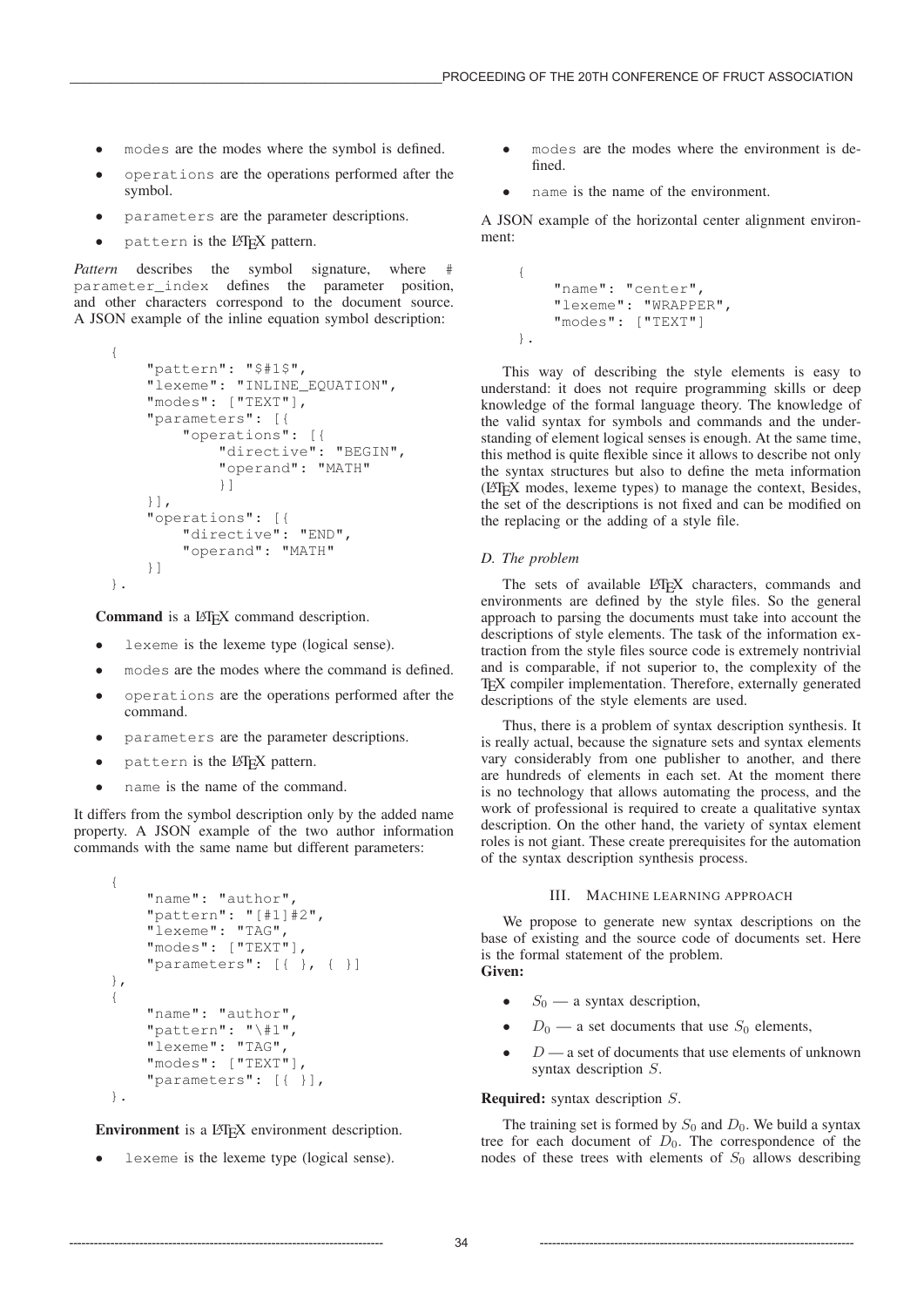every syntax element with a set of features. The process of constructing the feature space is described in detail in section III-B.

Then we generate a feature vector for each node; after encoding it to satisfy requirements of chosen machine learning algorithms. The model training and choice at the section IV.

## *A. Workflow*

Here, we consider the workflow shown on Fig. 1 to deal with the problem described above. Source LATEX documents are parsed using T<sub>E</sub>Xnous and predefined LAT<sub>E</sub>X styles to create an abstract syntax tree for each document. Then, we train a classifier which assigns to each node of the tree a mode. After, the trained classifier is used to distinguish mode change in new documents for which we do not know full style description and, therefore, modes of the nodes and their switches.



Fig. 1. Proposed workflow

## *B. Feature space*

We use the set of IDP-8 conference articles which consists of 84 LATEX source files and generate a description for 124 000 documents nodes with the aim to predict mode factor for each entity [14].

There are 37 proposed handmade features described in Table II. The LATEX node description consists of children nodes structure, its lexeme, pattern types, token types, children nodes and some structured characteristics such as brackets and space prefix flags. Some of them are categorical so that we have examined different encoding ways in order to apply machine learning models and came up with the following encoding types for each categorical value (see Table. IV) based on the quality of the prediction and number of values for a particular feature.

The target variable, the mode itself, could be equal to one of the values from Table. I, the most important for a syntax tree generation are TEXT, MATH, because they are the most frequently switched and form building blocks for other structured modes. Other complex options like TABLE\_MATH\_TEXT or LIST\_MATH\_TEXT (see Table. III) are special cases which should be handled differently in our approach. And despite we focus primarily on distinguishing TEXT and MATH modes which together cover all the possible cases, it is also important to distinguish nested modes.

| <b>TABLE II. PROPOSED FEATURES</b> |  |
|------------------------------------|--|
|                                    |  |

| <b>Feature</b> name                                     |
|---------------------------------------------------------|
| number of children with BINARY OPERATOR lexeme          |
| number of children with BRACKETS lexeme                 |
| number of children with CAPTION lexeme                  |
| number of children with CELL SEPARATOR lexeme           |
| number of children with CHAR lexeme                     |
| number of children with DIGIT lexeme                    |
| number of children with DISPLAY EQUATION lexeme         |
| number of children with FLOATING BOX lexeme             |
| number of children with GRAPHICS lexeme                 |
| number of children with HEADING lexeme                  |
| number of children with INLINE_EQUATION lexeme          |
| number of children with LABEL lexeme                    |
| number of children with LENGTH lexeme                   |
| number of children with LETTER lexeme                   |
| number of children with LINE BREAK lexeme               |
| number of children with LIST_ITEM lexeme                |
| number of children with NUMBER lexeme                   |
| number of children with PARAGRAPH SEPARATOR lexeme      |
| number of children with POST_OPERATOR lexeme            |
| number of children with PRE OPERATOR lexeme             |
| number of children with PUNCTUATION lexeme              |
| number of children with RAW lexeme                      |
| number of children with SPACE lexeme                    |
| number of children with SUBSCRIPT lexeme                |
| number of children with SUPERSCRIPT lexeme              |
| number of children with TABLE lexeme                    |
| number of children with TABULAR_PARAMETERS lexeme       |
| number of children with TAG lexeme                      |
| number of children with URL lexeme                      |
| number of children with VERTICAL SKIP lexeme            |
| number of children with WRAPPER lexeme                  |
| number of children with CommandToken token type         |
| number of children with EnvironmentBodyToken token type |
| number of children with Environment Token token type    |
| number of children with ParameterToken token type       |
| number of children with SourceToken token type          |
| number of children with SpaceToken token type           |
| number of children with SymbolToken token type          |
| brackets flag                                           |
| space prefix flag                                       |
| lexeme                                                  |
| number of children entities                             |
| pattern                                                 |
| token type                                              |

#### *C. Feature encoding*

There are features described in Table II, which have categorical values. We have examined different encoding ways described below in order to apply machine learning models which can not deal with such type of input data.

The purpose of an encoding is to provide a flexible way to recode the values in continuous and categorical predictor variables into discrete categories and to assign to each category a unique value.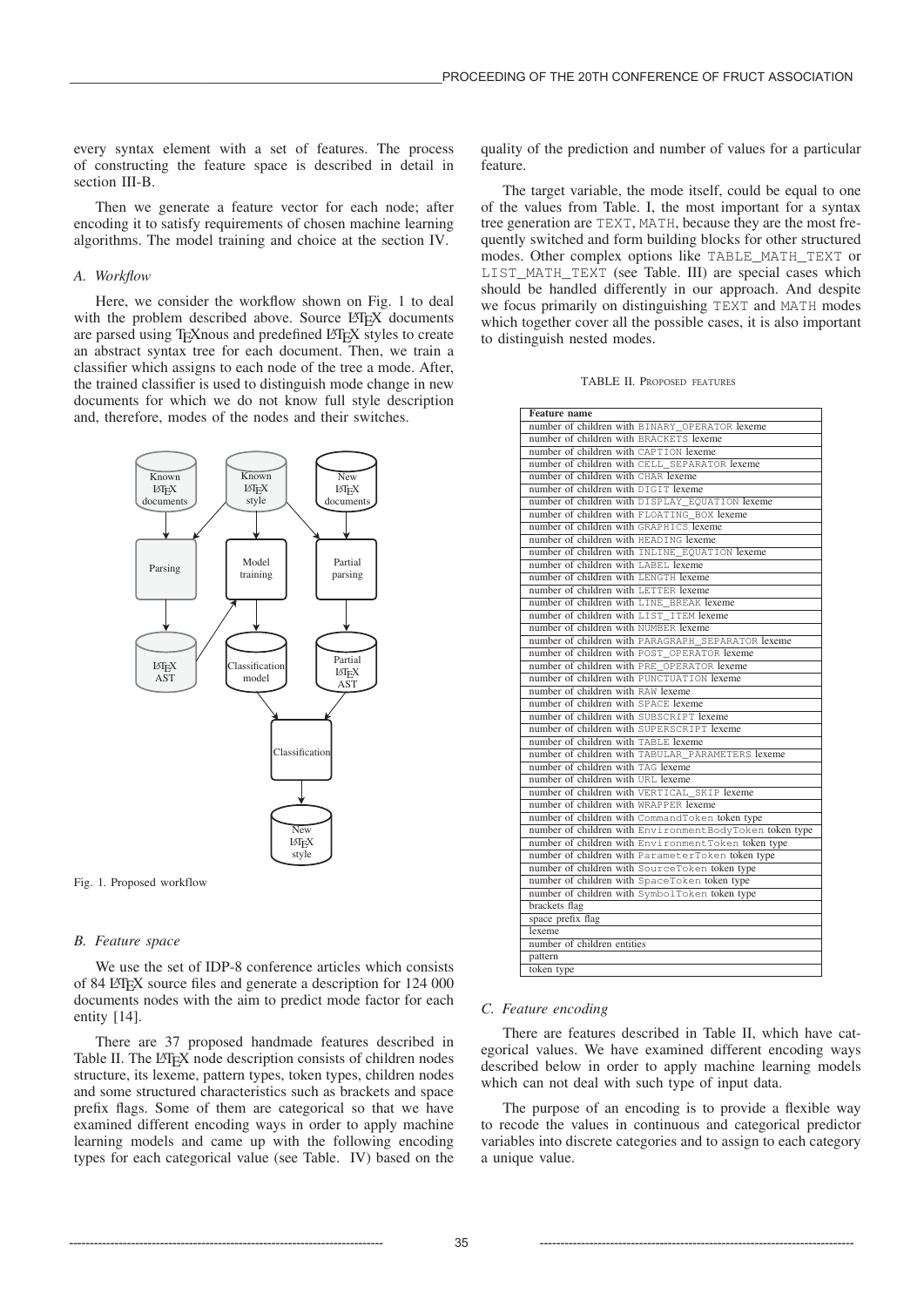TABLE III. POSSIBLE VALUES FOR LIST OF  $\text{LAT}_{\text{F}}X$  modes property

| <b>Mode Value</b> |
|-------------------|
| МАТН              |
| <b>TF.XT</b>      |
| LIST TEXT         |
| LIST MATH         |
| TABLE TEXT        |
| TABLE MATH        |
| TABLE MATH TEXT   |
| LIST MATH TEXT    |

1) Weight of evidence encoding:

Weight of Evidence (WoE) recoding is conducted in a manner that will produce the largest differences between the encoded groups with respect to the Weight-of-Evidence values [15]

$$
WoE(i, a_i) = \ln \left( \frac{(N_{MATH}(i, a_i) + 0.5)/N_{MATH}}{(N_{TEXT}(i, a_i) + 0.5)/N_{TEXT}} \right)
$$

where  $N_{\text{TEXT}}$  and  $N_{\text{MATH}}$  are the numbers of objects corresponding to TEXT and MATH classes in a whole dataset and  $N_{\text{MATH}}(i)$  and  $N_{\text{TEXT}}(i)$  are the numbers of objects in a training subset, which elements have  $a_i$  value of *i*th feature.

2) Label encoding:

Using label encoding, we assign to each unique value of a categorical feature a unique number so that a model interprets a feature value as a real variable. 3) One-hot encoding:

Each categorical value of a feature becomes a new binary factor in a new feature space.

TABLE IV. CATEGORICAL FEATURES ENCODING

| <b>Feature Name</b> | <b>Encoding Type</b> |
|---------------------|----------------------|
| brackets flag       | One-Hot              |
| space prefix flag   | One-Hot              |
| lexeme              | One-Hot              |
| token type          | One-Hot              |
| pattern             | Label                |

#### IV. MODEL SELECTION

### *A. Methods overview*

Let us consider a supervised machine learning formulation of the task proposed at the beginning.  $X$  are objects in a feature space and  $Y$  are labels for these objects. We are creating a space and Y are labels for these objects. We are creating a<br>training set of objects  $\{x_i\}^N$ ,  $\in X$  for them their true labels training set of objects  $\{x_i\}_{i=l}^N \in X$  for them their true labels  $\{y_i\}_{i=1}^N$  are known. The soal is to create an algorithm or a  $\{y_i\}_{i=l}^N$  are known. The goal is to create an algorithm or a model  $h(r, a) \in H \cdot X \to Y$  where  $a \in A$  is a vector of model  $h(x, a) \in H : X \to Y$ , where  $a \in A$  is a vector of parameters, that can make right prediction  $y \in Y$  for new and unseen object  $x \in X$ . It is done by minimizing an empirical risk function Q.

$$
Q(h, X, y) = \frac{1}{N} \sum_{i=1}^{N} L(h(x), y)
$$

We have tested a couple of popular approaches and models, which are applied to classification problems. The most accurate results are achieved with an approach based on gradient boosted decision trees [16], [17].

Another popular classification model, which we consider, is based on flexible non-linear predictor, Kernel SVM. In particular, it can model interactions when used with the polynomial kernel [18]. As a downside, it scales at least quadratically with the dataset size [19] and overfits on highly sparse data.

As a result, we choose xgboost implementation of gradient boosting models [20]. There are a lot of successful cases, where the efficiency of this implementation and approach itself was proven by many data science competitions based on real world data [21], [22], [23], [24].

Boosting algorithms are trying to find an ensemble of classifiers in the following form:

$$
F_M(x) = \sum_{i=1}^{M} b_m h(x, a_m), b_m \in \mathbb{R}, a_m \in A
$$

in a greedy way, i.e.

$$
F_m(x) = F_{m1}(x) + b_m h(x, a_m), b_m \in \mathbb{R}, a_m \in A.
$$

In our case, A is a family of decision tree classifiers.

$$
Q = \frac{1}{N} \sum_{i=1}^{N} L(y_i, F_m(x_i)) \to \min_{\{\{a_i\}_{i=1}^{M}, \{b_i\}_{i=1}^{M}\}}
$$

Where  $L$  is a loss function, which helps to maximize margin and we want to minimize empirical error function Q.

The idea behind the algorithm is to assemble weak classifiers into more powerful ensemble model.

The pseudocode for the general version of the algorithm is provided in Algorithm 1.

| <b>Algorithm 1</b> Gradient Boosting algorithm |                                                                                                                                                                                        |  |  |
|------------------------------------------------|----------------------------------------------------------------------------------------------------------------------------------------------------------------------------------------|--|--|
|                                                | <b>Require:</b> $\{\{x_i\}_{i=1}^N, \{y_i\}_{i=1}^N\}.$<br><b>Ensure:</b> $\{\{a_i\}_{i=1}^M, \{b_i\}_{i=1}^M\}$ .                                                                     |  |  |
|                                                | 1: $F_0(x) = train(\{\{x_i\}_{i=1}^N, \{y_i\}_{i=1}^N\});$<br>2: for $i = 1, , M$ do<br>3: $\nabla Q = \left[ \frac{\partial L(y_i, F_{m-1})}{\partial F_{m-1}}(x_i) \right]_{i=1}^N;$ |  |  |
|                                                | 4: $a_i = learn(\{\{x_i\}_{i=1}^N, \{\nabla \hat{Q}_i\}_{i=1}^N\});$<br>5: $b_i = argmin_{b \in \mathbb{R}} \sum_{i=1}^N L(F_{m-1}(x_i) + bh(x_i, a_m));$                              |  |  |
| 6:                                             | $F_m(x) = F_{m-1}(x) + b_m h(x, a_m);$                                                                                                                                                 |  |  |
| $7:$ end for                                   |                                                                                                                                                                                        |  |  |
|                                                |                                                                                                                                                                                        |  |  |

#### *B. Model research*

The dataset was split into 70% training and 30% testing subsets. The model was validated using stratified  $k$ -fold technique where train data was divided into  $k$  chunks. The model was trained on k−<sup>1</sup> chunks and validated on the last one after. During the procedure, each fold is used once as a validation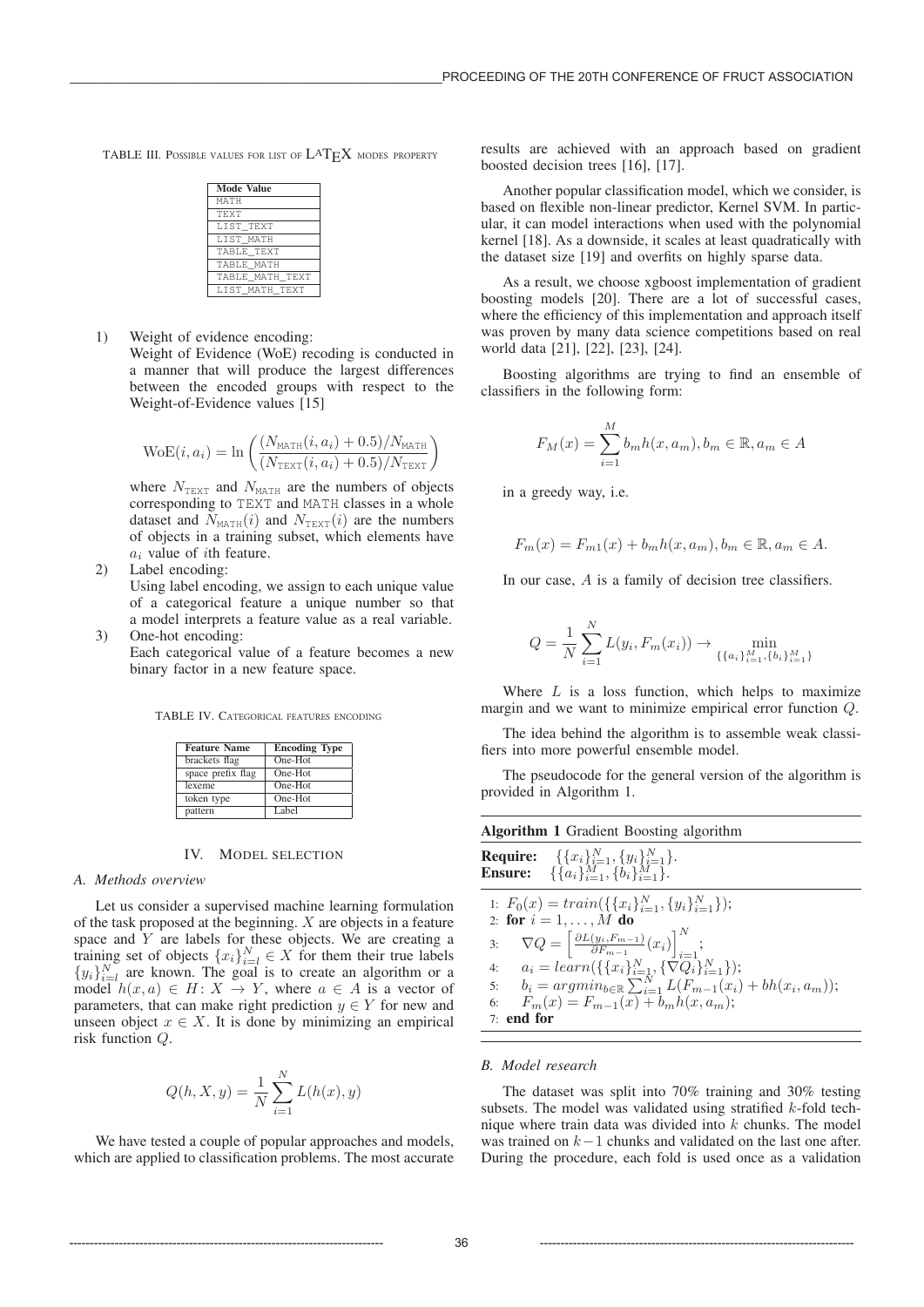

Fig. 2. Decision Tree Classifier



(a) Binary classification convergence rate



(b) Multiclass classification convergence rate

Fig. 3. Convergence rates

so that the experiments are repeated  $k$  times. The final model evaluation has been made on the test set.

Fig. 3 shows convergence and error rate achieved with proposed parameters.

We have investigated the power of a single decision tree applied to the considered problem. The results are pretty interpretable; even one tree captures straightforward patterns. For instance, at the trained tree decision visualization (see Fig. 2), entities which in their description have LIST\_ITEM lexeme are referred to LIST\_TEXT mode class. However, only this factor does not help us to avoid confusion between LIST\_TEXT and LIST\_MATH. Therefore, the entity feature description should be expanded for more structured modes.

We gain some insights from the model about a strength of proposed features using different metrics described at Table V, which are based on a tree structure of our gradient boosting model.

TABLE V. FEATURE IMPORTANCE METRICS

| <b>Metric</b> | <b>Description</b>                                             |  |  |
|---------------|----------------------------------------------------------------|--|--|
| Gain          | The average gain of the feature when it is used in trees       |  |  |
| Coverage      | The average coverage of a feature (how many elements a split)  |  |  |
|               | by a feature) when it is used in trees                         |  |  |
| Weight        | The number of times a feature is used to split the data across |  |  |
|               | all trees                                                      |  |  |

Generated features show a strong correlation with predicted modes classes (see Fig. 4); it is important to notice, that for different metric significantly different sets of features are dominating and most of them have the pretty intuitive explanation of appearance in these lists. Further work is to come up with even a better feature representation of LATEX nodes.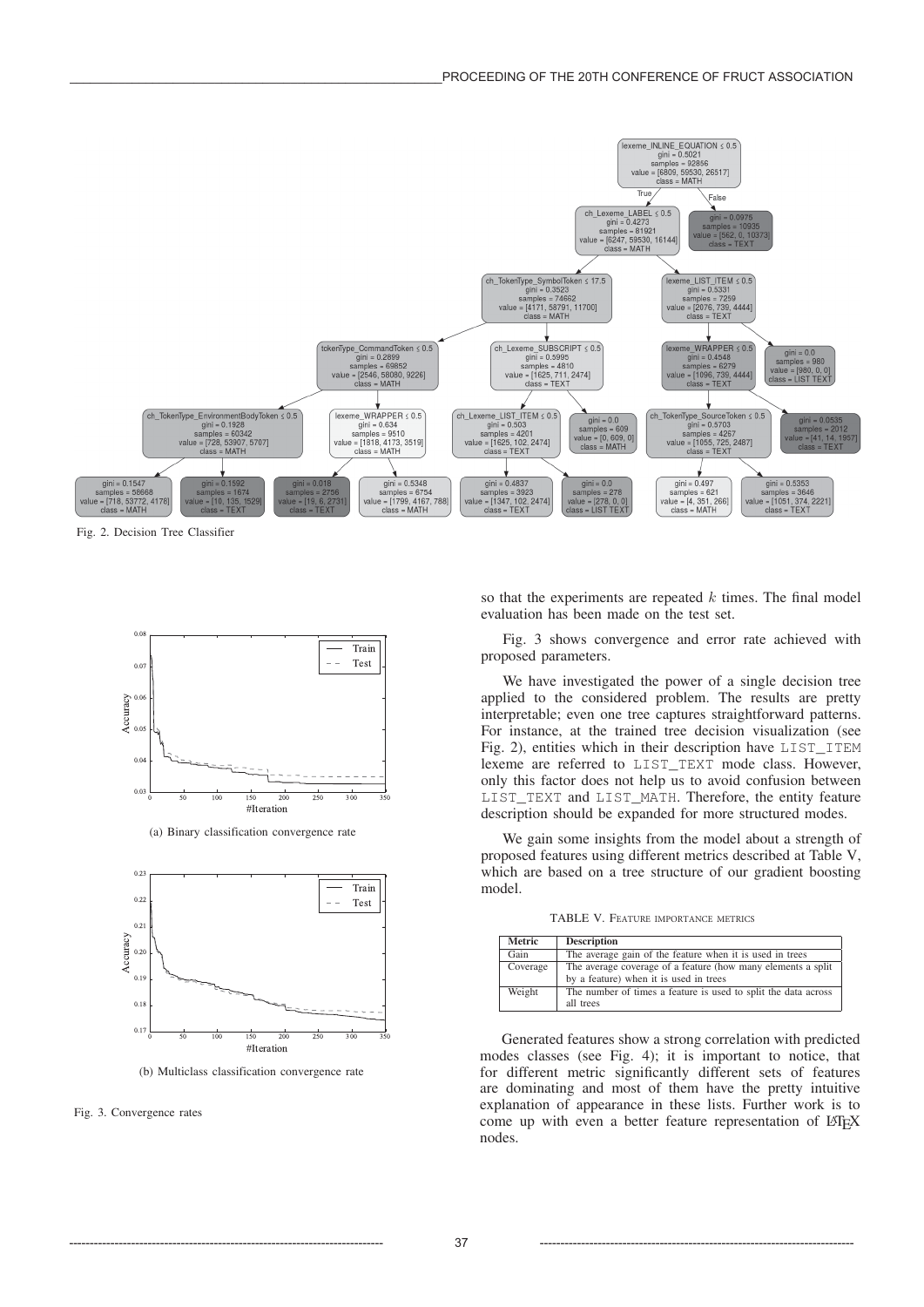

(a) Gain: #77 – SymbolToken token type, #51 – INLINE\_EQUATION lexeme, #32 – children with<br>EnvironmentBodyToken token type, #35 – children with EnvironmentBodyToken token type, #35 – children with SourceToken token type, #11 – children with LABEL lexeme, #71 – CommandToken token type, #43 – BRACKETS lexeme, #70 – WRAPPER lexeme, #67 – TAG lexeme, #0 – children with BINARY\_OPERATOR lexeme



(b) Weight: #37 – children with SymbolToken token type, #38 – # children, #36 – children with SpaceToken token type, #39 – has brackets, #13 – children with LETTER lexeme, #5 – children with DIGIT lexeme, #31 – children with CommandToken token type, #20 – children with PUNCTUATION lexeme, #0 – children with BINARY\_OPERATOR lexeme, #23 – children with SUBSCRIPT lexemen<br>.



(c) Coverage: #35 – childrenwith SourceToken token type, #32 – children with EnvironmentBodyToken token type, #77 – SymbolToken token type, #51 – INLINE\_EQUATION lexeme, #71 – CommandToken token type, #11 – children with LABEL lexeme, #63 – SUBSCRIPT lexeme, #47 – DISPLAY\_EQUATION lexeme, #50 – HEADING lexeme, #64 – SUPERSCRIPT lexeme

Fig. 4. Feature importance analysis

## *C. Experiments*

We apply proposed model for the target classification problem to distinguish between TEXT and MATH mode labels. The strong quality results are achieved  $-96,5%$  accuracy – on the test set. Other metrics can be seen at Table. VI. Sufficient accuracy could be achieved using only a couple of decision trees in the gradient boosting model, as convergence plot shows (see Fig. 3a).

TABLE VI. CLASSIFICATION QUALITY

| <b>Entity type</b> | <b>Precision</b> | <b>Recall</b> | <b>F-score</b> | Support |
|--------------------|------------------|---------------|----------------|---------|
| <b>MATH</b>        | 0.96             | 0.99          | 0.98           | 19884   |
| <b>TEXT</b>        | 0.98             | 0.91          | 0.94           | 8839    |
| avg / total        | 0.97             | 0.97          | 0.96           | 28683   |
|                    |                  |               |                |         |



Fig. 5. TEXT & MATH classification confusion matrix

In structured classification case, the classes are unbalanced and intersected, but the diagonal clearly shows the potential of the features and approach itself.

The model generalization for all intersected classes gives the perspective result. The diagonal elements of confusion matrix (see Fig. 6) show the potential of the features, but here special approach and model tuning needed to take into account highly unbalanced classes and its structured intersection. It can be seen, that the model tends to assign labels from the most considerable classes TEXT and MATH to LATEX nodes.

# V. DISCUSSION

The described features could be used as a based description for making a collaborative filtering [25] like model in order to expand and generalize the task for generating unknown values of any nodes features. Even solve so-called coldstart problem [26] might be considered for reconstruction a configuration for an unknown or new node. There are some state-of-the-art techniques [27], which could deal with such type of problems.

Another possible direction of the further research is an application of structured classification models for nested modes classes. Besides, we would like to propose and check the following hypothesis: if a node label value is uniformly distributed between two or more values from Table. I, then a resulting mode should combine these values.